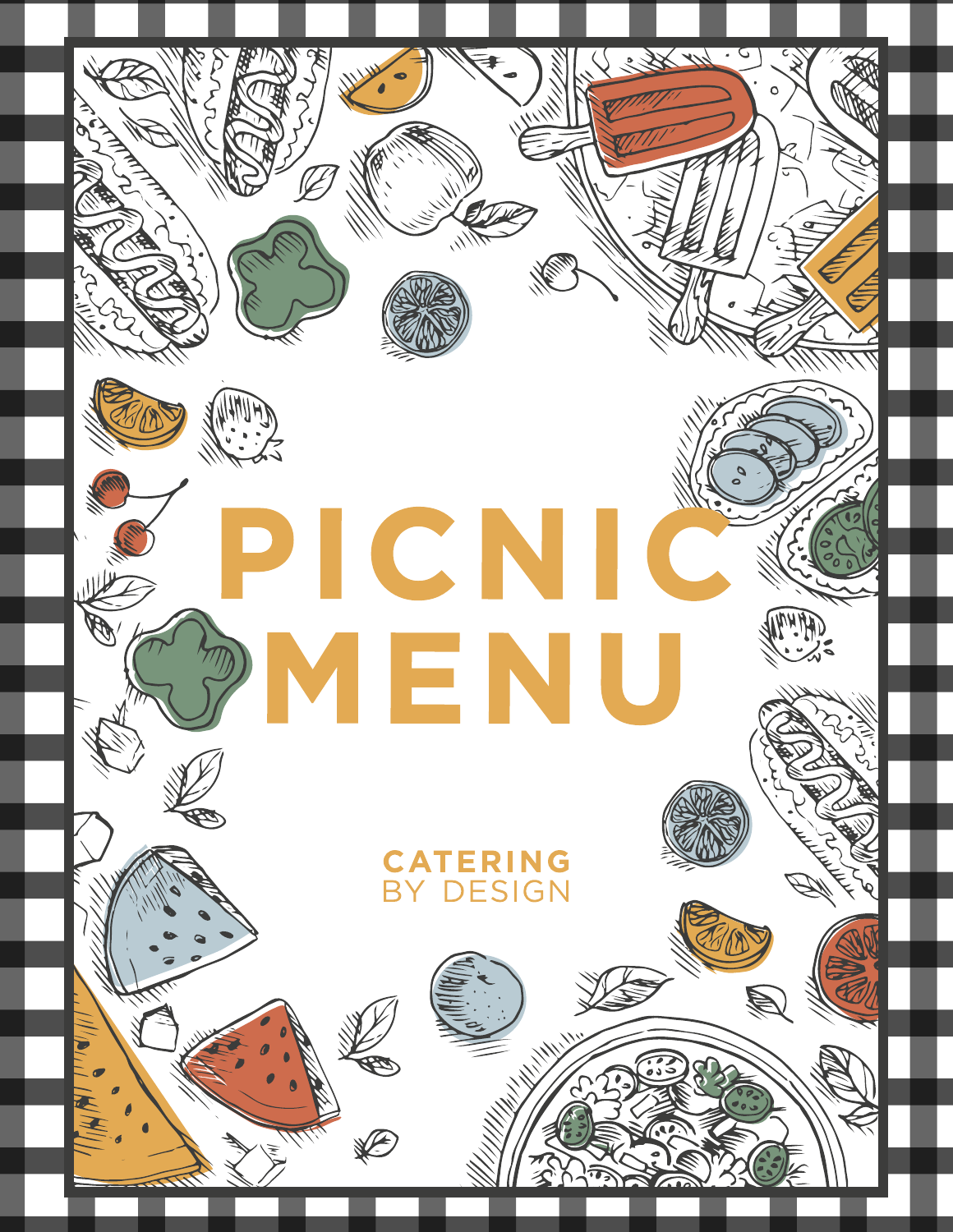

Nothing screams summer like an unforgettable outdoor experience. No matter what you choose to celebrate, we here at Catering by Design want to make sure it's memorable. From a traditional picnic with burgers on the grill to a full dining al fresco expereince, our team is here to help create a hassle-free event.

# **THE DETAILS**

We will take care of all elements needed for your event, included but not limited to:

- buffet tables & coverings
- compostable, eco-friendly guestware
- all service-ware for serving your guests
- all cooking and heating equipment
- any rental needs for tents, dining tables and chairs, lawn games & more

# **ADDITIONAL SERVICES**

**GRAPHIC DESIGN**: menus, welcome signs, speciality items, any anything you can ream of, we can put your logo on!

**FLORAL DESIGN**: add an additional pop of color with one of our skillfully arranged floral pieces.

**EVENT DECOR**: when your picnic needs a little extra styling, we can help!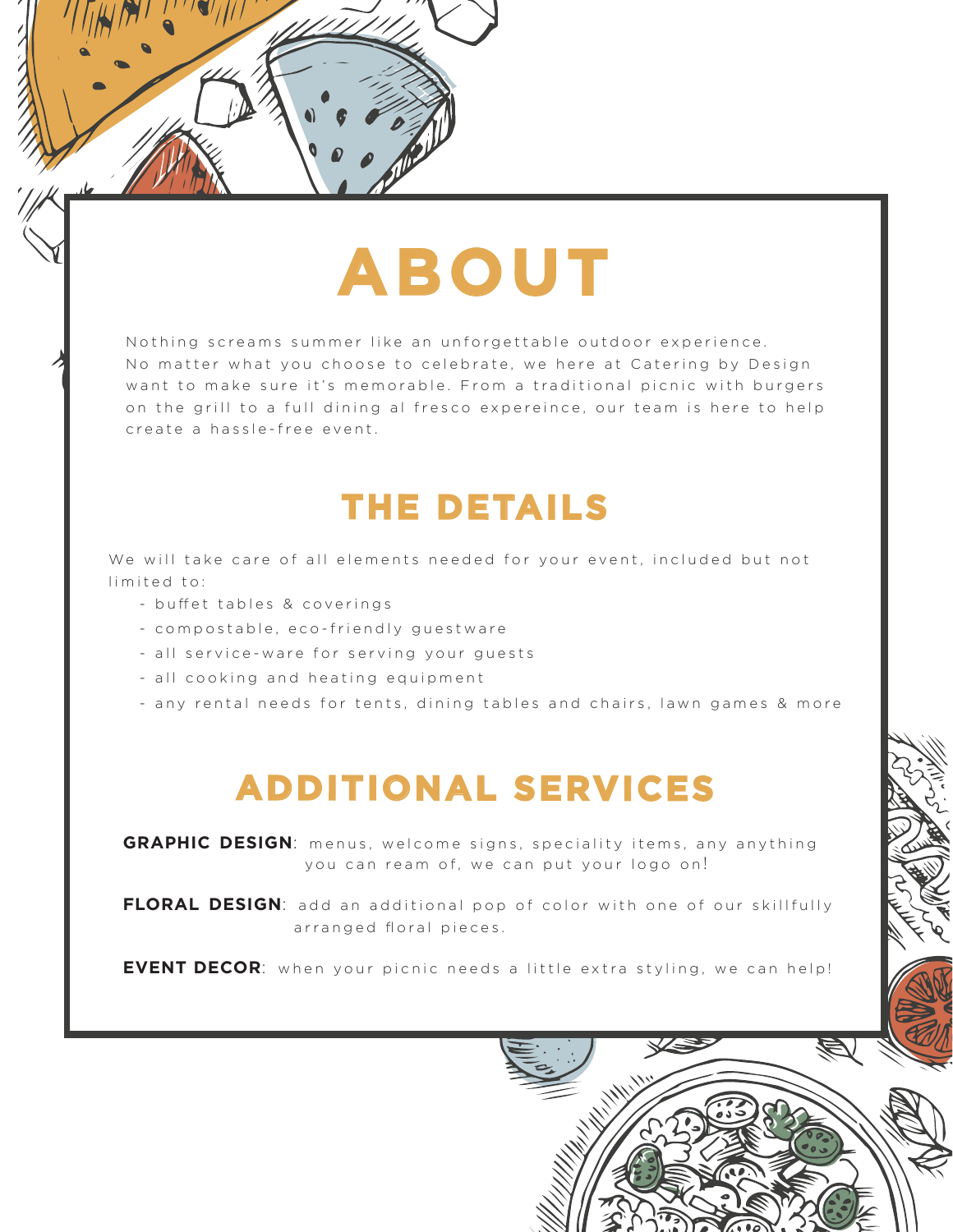# **CAUSAL PICNICS**

A MARIAN RESERVE

 $\mathcal{M}% _{0}=\mathcal{M}_{0}=\mathcal{M}_{0}=\mathcal{M}_{0}=\mathcal{M}_{0}=\mathcal{M}_{0}=\mathcal{M}_{0}=\mathcal{M}_{0}=\mathcal{M}_{0}=\mathcal{M}_{0}=\mathcal{M}_{0}=\mathcal{M}_{0}=\mathcal{M}_{0}=\mathcal{M}_{0}=\mathcal{M}_{0}=\mathcal{M}_{0}=\mathcal{M}_{0}=\mathcal{M}_{0}=\mathcal{M}_{0}=\mathcal{M}_{0}=\mathcal{M}_{0}=\mathcal{M}_{0}=\mathcal{M}_{0}=\mathcal{M}_{0}=\mathcal{M}_{0}=\mathcal{M}_{0}=\mathcal{M}_{0}=\math$ 

Venturing outside and enjoy a picnic is one of the great joys of summer! If you're looking for a classic picnic experience our causal picnics are for you. Feast on traditional cook out fare while you settle into the perfect shady spot. No need to worry about cooking and prep we'll take care of everything you need for the perfect picnic out.

Each Causal Picnic includes burger and hot dog buns, a dessert selection with gourmet cookies, chocolate chip cookie bars & brownies and beverages including freshly brewed iced tea and lemonade.

# CLASSIC TAILGATE

**ENTRÉES /** 1/3 lb hamburgers and cheeseburger, boneless chicken breast, jumbo all-beef hot dogs, balsamic portobello mushroom **CONDIMENTS /** lettuce, tomato, red onion, dill pickle slice, sport pepper, sauerkraut, ketchup, mayo, mustard, relish **3 CLASSIC SIDES OF YOUR CHOICE** (See page 5 for the full list of sides).

# MILE HIGH GRILL

**ENTRÉES /** herb brined bone in chicken, johnsonville beer brat, jumbo all beef hot dog, gardenburger **CONDIMENTS /** sauerkraut, sport pepper, ketchup, mayo, mustard, relish, bbq sauce **2 CLASSIC SIDES OF YOUR CHOICE** (See page 5 for the full list of sides).

# ALL AMERICAN

**ENTRÉES /** 1/3 lb hamburgers and cheeseburgers, jumbo all-beef hot dogs, gardenburgers **CONDIMENTS /** lettuce, tomatoes, red onions, dill pickle slices, sport peppers, sauerkraut, ketchup, mayo, mustard, relish **2 CLASSIC SIDES OF YOUR CHOICE** (See page 5 for the full list of sides).

# SMOKEHOUSE BBQ

**ENTRÉES /** smoked beef brisket, st louis style pork rib, bbq boneless chicken breast, garden burger **CONDIMENTS /** texas bbq sauce, white bbq sauce, yellow mustard, bread & butter pickle **3 CLASSIC SIDES OF YOUR CHOICE** (See page 5 for the full list of sides).

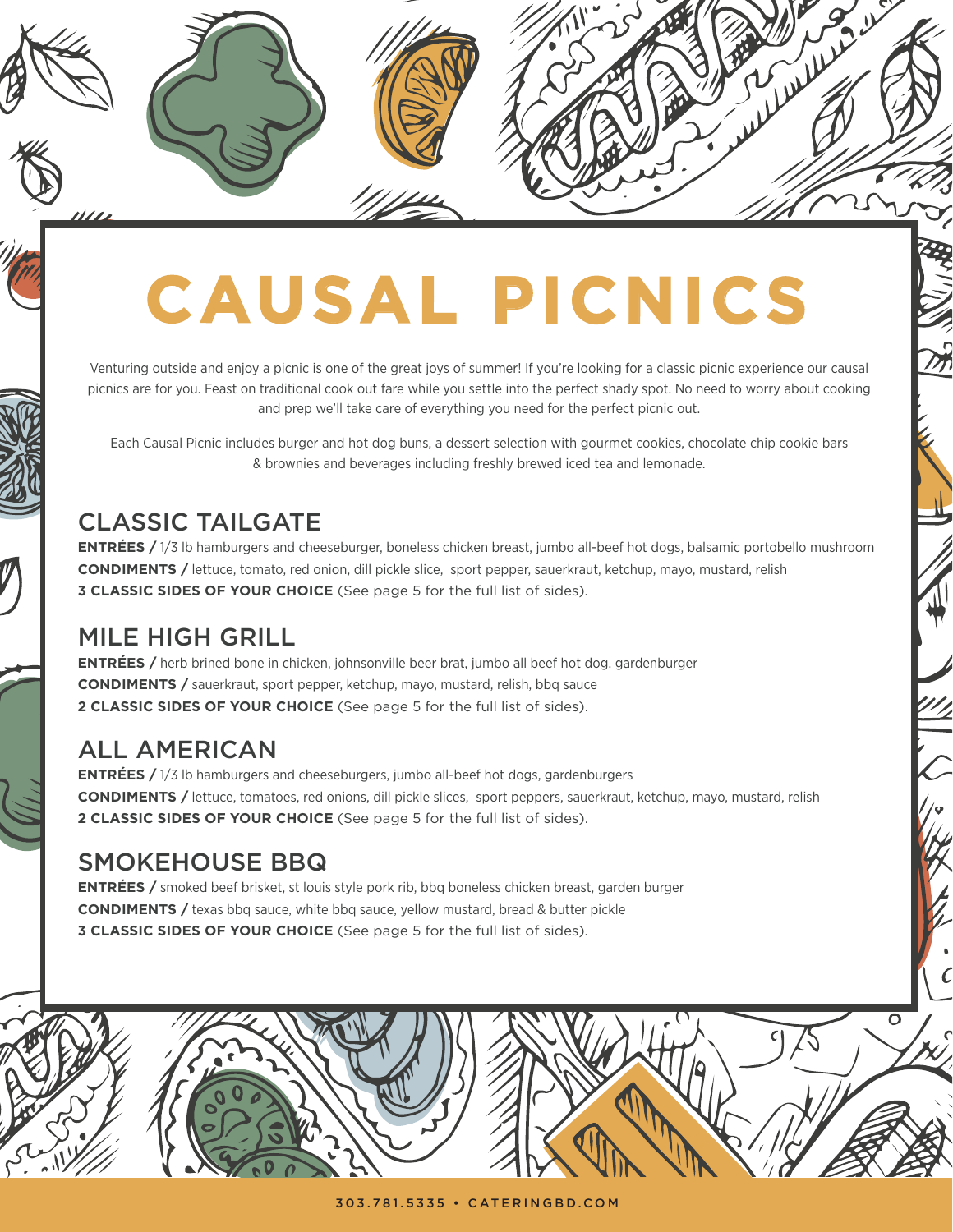

# **THEMED PICNICS**

If you're looking for an outdoor dining experience that's not the traditional hot dogs and hambugers, our Themed Picnics are for you! Channel the tropics and escape the mountains for a few hours with our Themed Picnics.

# TROPICAL PICNIC

### **ENTRÉES /**

TERIYAKI GRILLED CHICKEN / teriyaki marinade, swiss cheese, grilled pineapple NAKED ROASTED PORK / natural juice, vinegar TEQUILA LIME MARINATED MAHI MAHI/ cilantro, garlic BALSAMIC GRILLED PORTOBELLO MUSHROOM / kosher salt, white pepper, olive oil **CONDIMENTS /** lettuce, tomato, red onion, dill pickle, sweet + spicy caribeean bbq sauce, mayonnaise, honey mustard **3 CLASSIC SIDE OR 2 PREMIUM SIDES OF YOUR CHOICE DESSERTS /** gourmet cookie selection, chocolate chip cookie bar, brownie **BEVERAGES /** strawberry lemoande, freshly brewed iced tea

# CANTINA GRILL

**FAJITA GRILL /** 

GARLIC LIME FLANK STEAK / shallot, olive oil, citrus marinade TEQUILA LIME MARINATED GRILLED CHICKEN BREAST / fresh cilantro, lime wedge GRILLED PEPEPRS + ONIONS

**TORTILLAS** 

**CONDIMENTS /** pico de gallo, guacamole, tomatillo poblano salsa, shredded cheddar, jack, cotija

### **3 CLASSIC SIDE OR 2 PREMIUM SIDES OF YOUR CHOICE**

**DESSERTS /** mexican chocolate brownies, churro spice sugar cookie **BEVERAGES /** freshly brewed iced tea, lemonade, housemade aqua fresca